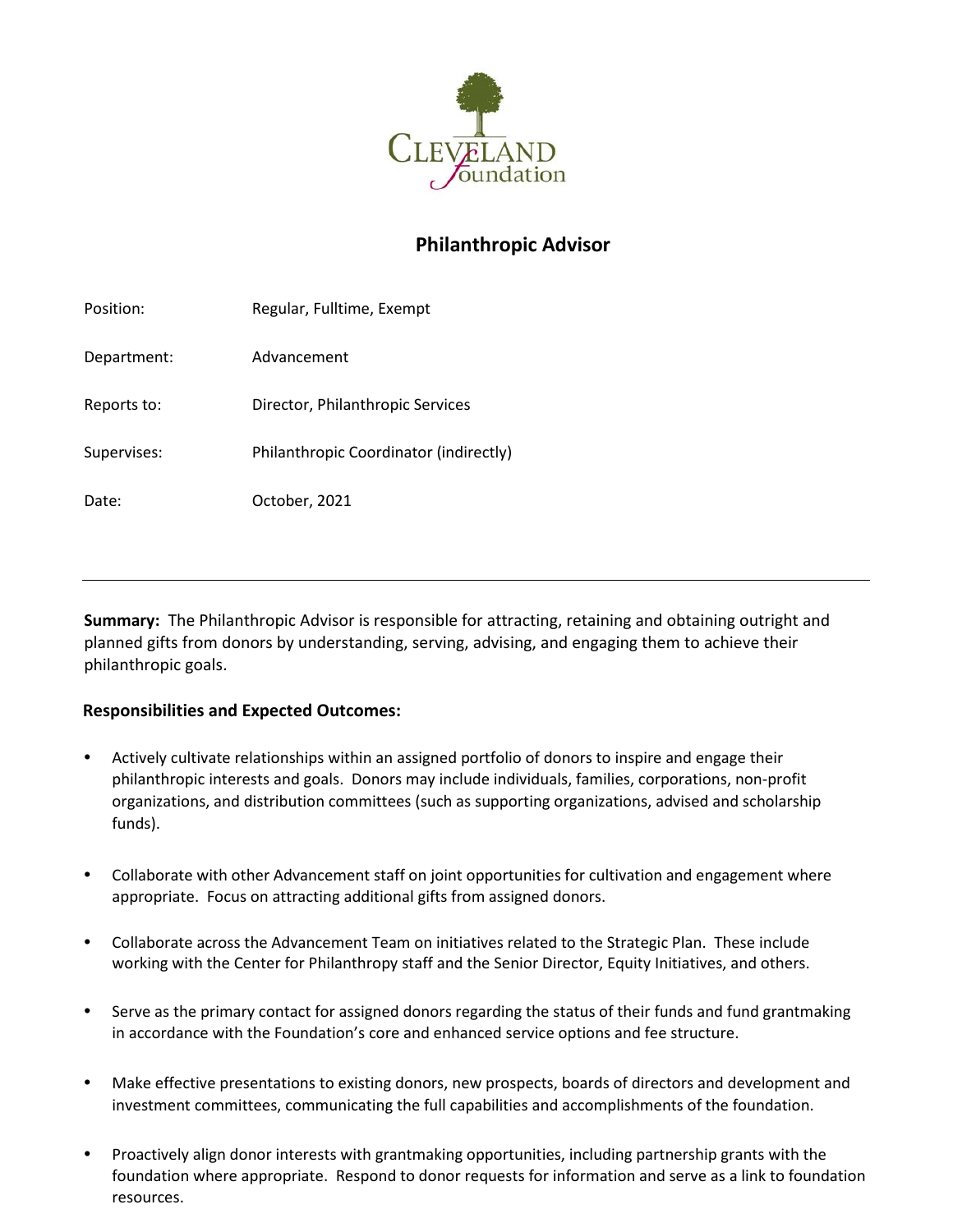

- Encourage and facilitate donors use of the interactive online service that provides donors with access to fund information and information about grantmaking opportunities through the Foundation's website.
- Lead personalized sessions for donor families, focusing on multigenerational perspectives and establishing a family vision and mission statement for their philanthropic legacy.
- Actively collaborate with Philanthropic Services and Advancement colleagues on team-wide initiatives and events.
- Assist Director, Philanthropic Services on strategic projects, as assigned.
- Participate as a member of cross-disciplinary teams with foundation colleagues as requested on special assignments that serve to enhance the foundation's advancement activities.

### **Essential Qualifications, Credentials and Technical Skills required:**

- A bachelor's degree and five to seven years experience in a service environment where responsibilities included providing philanthropic advice and personalized service to a diverse group of high-net-worth donors/clients. Additional credentials are a plus.
- •
- Demonstrated experience attracting, retaining, and managing a portfolio of donors/clients.
- Proven ability to build successful and lasting relationships and interact effectively with existing and prospective donors/clients, community leaders, professional advisors and representatives from for-profit and nonprofit organizations.
- Proven ability to successfully manage multiple complex projects simultaneously.
- Experience with creating and maintaining programs and communications designed to steward donors as a group, matching the approach to specific subsets within the donor population.
- Experience working as part of a multidisciplinary team and working effectively with persons and communities from diverse cultural, social, and ethnic backgrounds and age groups.
- Proven ability to promote teamwork and collaboration amongst peers, both departmentally and throughout an organization.